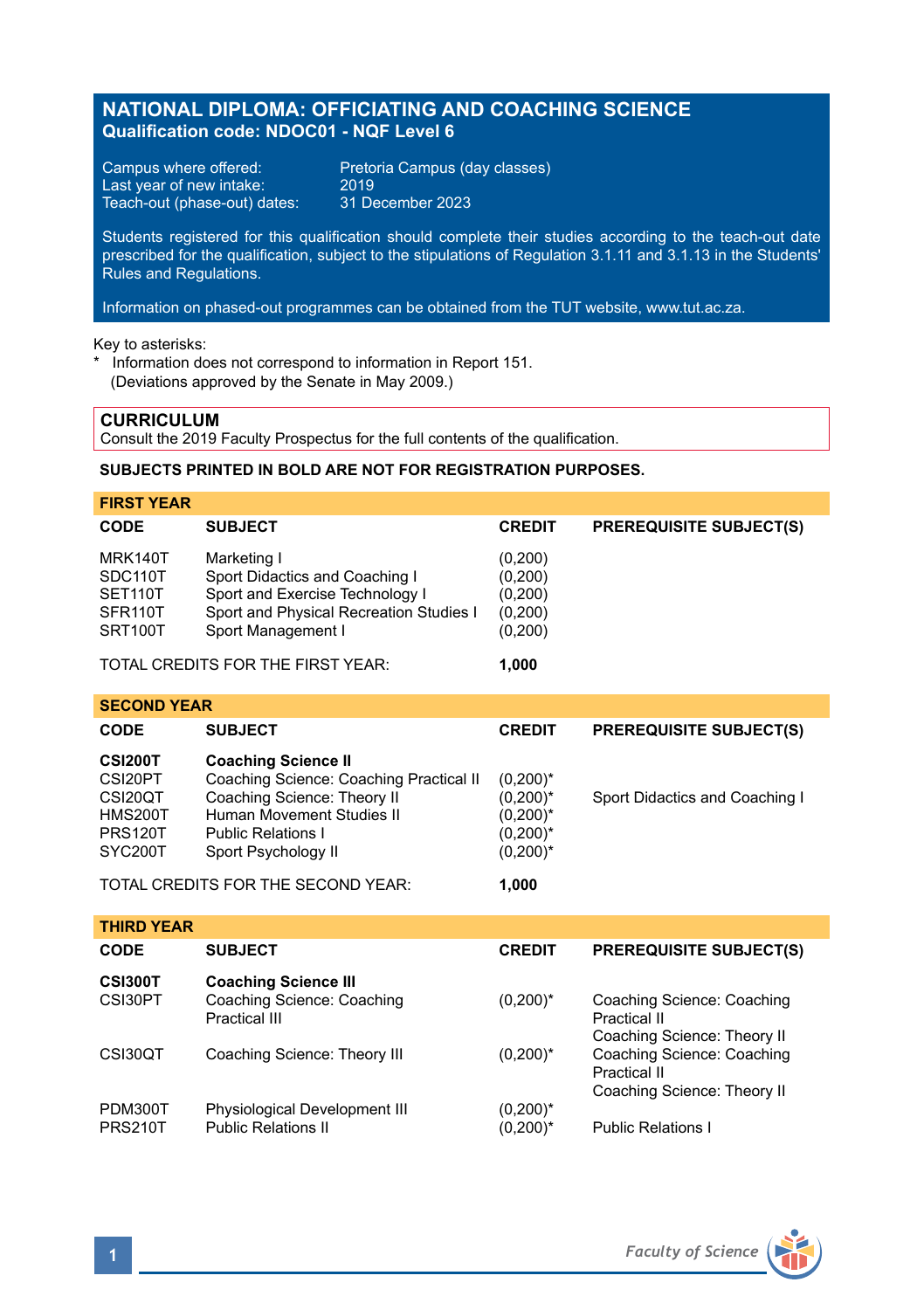SYC300T Sport Psychology III (0.200)\* Sport Psychology II

# **SUBJECT INFORMATION (OVERVIEW OF SYLLABUS)**

The syllabus content is subject to change to accommodate industry changes. Please note that a more detailed syllabus is available at the Department or in the study guide that is applicable to a particular subject. At time of publication, the syllabus content was defined as follows:

# **C**

### **COACHING SCIENCE: COACHING PRACTICAL II (CSI20PT) PRACTICAL EXAMINATION** *(Subject custodian: Department of Sport, Rehabilitation and Dental Sciences)*

Basic coaching methods, styles and their analysis, communication skills in coaching, safety in sport training and competition, team preparation and coaching techniques for junior athletes. (Total tuition time: ± 75 hours)

### **COACHING SCIENCE: COACHING PRACTICAL III (CSI30PT) PRACTICAL EXAMINATION** *(Subject custodian: Department of Sport, Rehabilitation and Dental Sciences)*

Sport event organisation and management, advanced coaching methods and communication skills, design and implementation of coaching programmes for pre-, in- and off-seasons, sport accident prevention and safety, sport coaching ethics, practical application of psychological skills in sport coaching. (Total tuition time: not available)

# **COACHING SCIENCE: THEORY II (CSI20QT) 1 X 3-HOUR PAPER**

# *(Subject custodian: Department of Sport, Rehabilitation and Dental Sciences)*

Foundations of coaching. Planning coaching sessions. Seasonal coaching principles. Scientific training principles. (Total tuition time: ± 70 hours)

# **COACHING SCIENCE: THEORY III (CSI30QT) 1 X 3-HOUR PAPER**

*(Subject custodian: Department of Sport, Rehabilitation and Dental Sciences)*

Analysis of performance in team sports and individual sports. Career coaching principles. Coaching for optimal performance. (Total tuition time: ± 70 hours)

# **H**

# **HUMAN MOVEMENT STUDIES II (HMS200T) 1 X 3-HOUR PAPER**

*(Subject custodian: Department of Sport, Rehabilitation and Dental Sciences)*

A study of motor learning (motor skill acquisition) from a behavioural and physiological perspective. The emphasis is on issues that are particularly relevant for application to human motor skill learning (e.g. sport skills acquisition) and exercise performance situations in a variety of contexts. Biodynamics of physical activity. Dynamics of motor skills acquisition. Physical growth and motor development (tactile development, vestibular system, bilateral integration, motor planning: fine and gross, perception). (Total tuition time: ± 108 hours)

# **M**

# **MARKETING I (MRK140T)** 1 X 3-HOUR PAPER

*(Subject custodian: Department of Marketing, Supply Chain and Sport Management)*

Introduction to marketing and the market in which businesses function. Background to the functional interaction between the marketing department and the other departments in an organisation. Directives are given on dealing with case studies and the subject terminology used in marketing. An introduction to entrepreneurship. The decision-making areas of the marketing strategy, namely the product, price, distribution, and marketing communication, are studied in depth. (Total tuition time: ± 72 hours)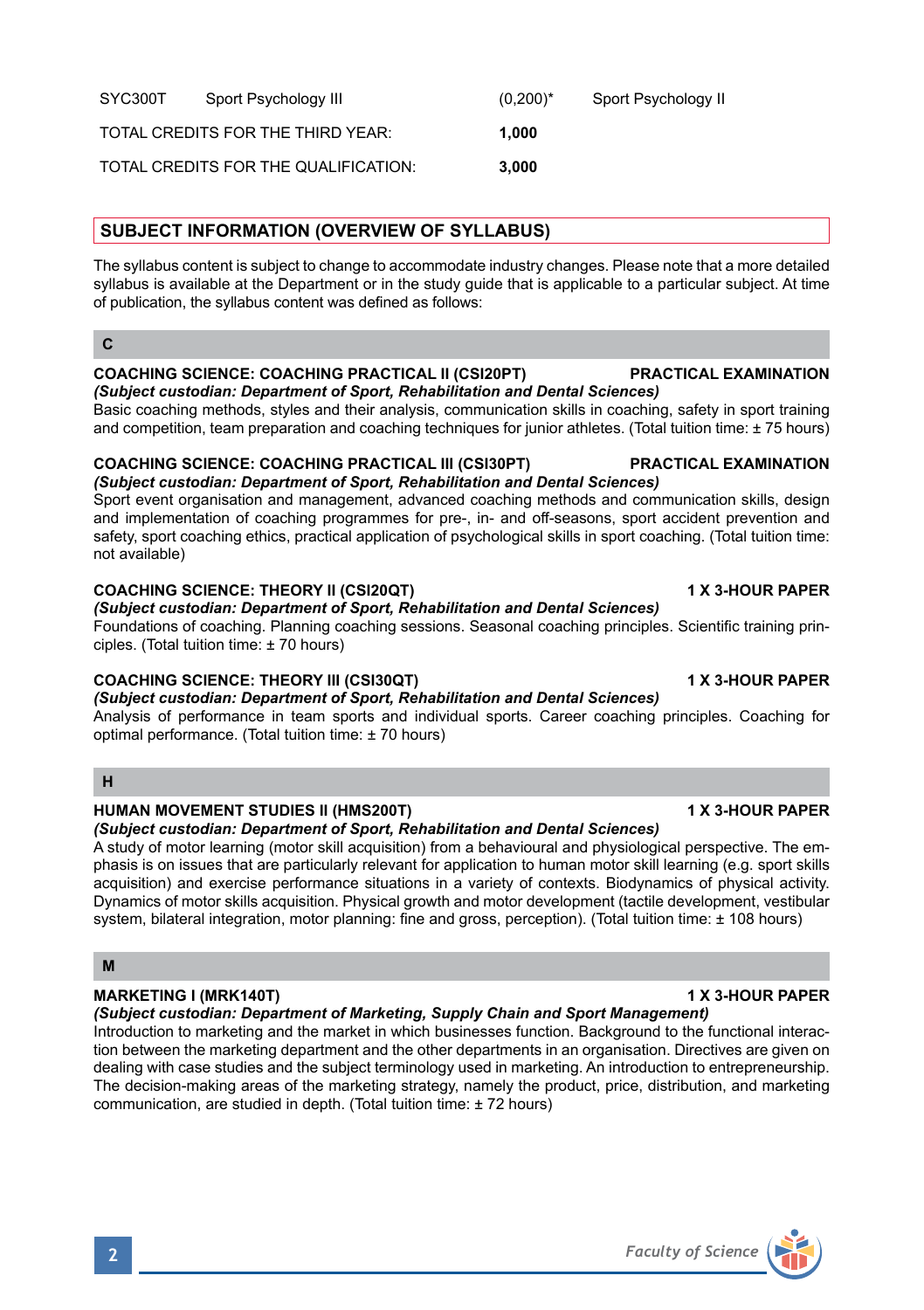# *(Subject custodian: Department of Sport, Rehabilitation and Dental Sciences)*

Principles of sport injury prevention. Topics on human nutrition, supplements and performance-enhancing drugs. Conditioning for sport and physical activity. Dealing with special medical conditions (asthmatic and epileptic conditions, back problems, knee and ankle injuries, etc.). (Total tuition time: ± 70 hours)

### **PUBLIC RELATIONS I (PRS120T) 1 X 3-HOUR PAPER**

# *(Subject custodian: Department of Integrated Communication)*

Students are trained to become public relations practitioners who will be able to make effective decisions in a rapidly changing environment. This subject is aimed at providing the student with a structured programme to refine and develop professional skills. (Total tuition time: ± 192 hours)

# **PUBLIC RELATIONS II (PRS210T) 1 X 3-HOUR PAPER**

### *(Subject custodian: Department of Integrated Communication)*

Theory from the first year is extended to an in-depth practical application of public relations theory with a specific focus on public relations strategy. (Total tuition time: ± 166 hours)

### **S**

# **SPORT AND EXERCISE TECHNOLOGY I (SET110T) 1 X 3-HOUR PAPER**

*(Subject custodian: Department of Sport, Rehabilitation and Dental Sciences)* This subject provides the student with insight into the basic concepts of health, wellness and fitness. A wide range of topics pertaining to motor- and health-related fitness components, and an introduction to a number of practically orientated exercises which form the foundation for Sport and Exercise Technology II. (Total tuition time: ± 108 hours)

# **SPORT AND PHYSICAL RECREATION STUDIES I (SFR110T) 1 X 3-HOUR PAPER**

*(Subject custodian: Department of Sport, Rehabilitation and Dental Sciences)*

Orientation with regard to the human body. Anatomy of the human body. The study of human anatomy. Students are introduced to the basic structures and functions of the body, from the chemical level to the systemic level. Anatomical terminology plays an important role. This knowledge is applied to the functioning of the human body. The second component of the subject focuses on the history of sport. Students acquire insight into the development of sport from ancient times to the present time. (Total tuition time: ± 108 hours)

### **SPORT DIDACTICS AND COACHING I (SDC110T) 1 X 3-HOUR PAPER**

### *(Subject custodian: Department of Sport, Rehabilitation and Dental Sciences)*

Foundations of coaching. Coaching techniques. Introduction to the psychology of sport. Basic sport psychology. The steps to a successful activity series, which means that activities are the primary building blocks of the curriculum. Each activity block has been designed from a knowledge-based perspective that reflects across the disciplinary framework; that is, it identifies skills and strategies and shows how scientific concepts in exercise physiology, motor learning, biomechanics, psychology, history, sociology and other areas that affect performance, teaching and coaching. A rationale is offered for fitness, the basic concepts behind fitness programmes, and the practical application of the basic principles in constructing a basic training programme for diverse population groups. The increasingly formalised sports structures have led to a greater commitment among coaches to the care and preparation of athletes. Didactic aspects place the learning of skills and strategies into the context of game play as soon as possible. It is also the approach used by most of the master teachers and coaches. (Total tuition time: ± 108 hours)

# **SPORT MANAGEMENT I (SRT100T) 1 X 3-HOUR PAPER**

*(Subject custodian: Department of Marketing, Supply Chain and Sport Management)*

An introduction to the basic principles of sport management and of entrepreneurship with special attention to the establishment of a small business enterprise and/or sport club. (Total tuition time: ± 108 hours)

# **SPORT PSYCHOLOGY II (SYC200T) 1 X 3-HOUR PAPER**

# *(Subject custodian: Department of Sport, Rehabilitation and Dental Sciences)*

The subject examines psychological theories and clinical approaches in understanding the 'why' of human behaviour. The course is designed to introduce the student to the basis of cognitive psychology by providing a basic overview on the biological and psycho-social development in humans. (Total tuition time: ± 70 hours)